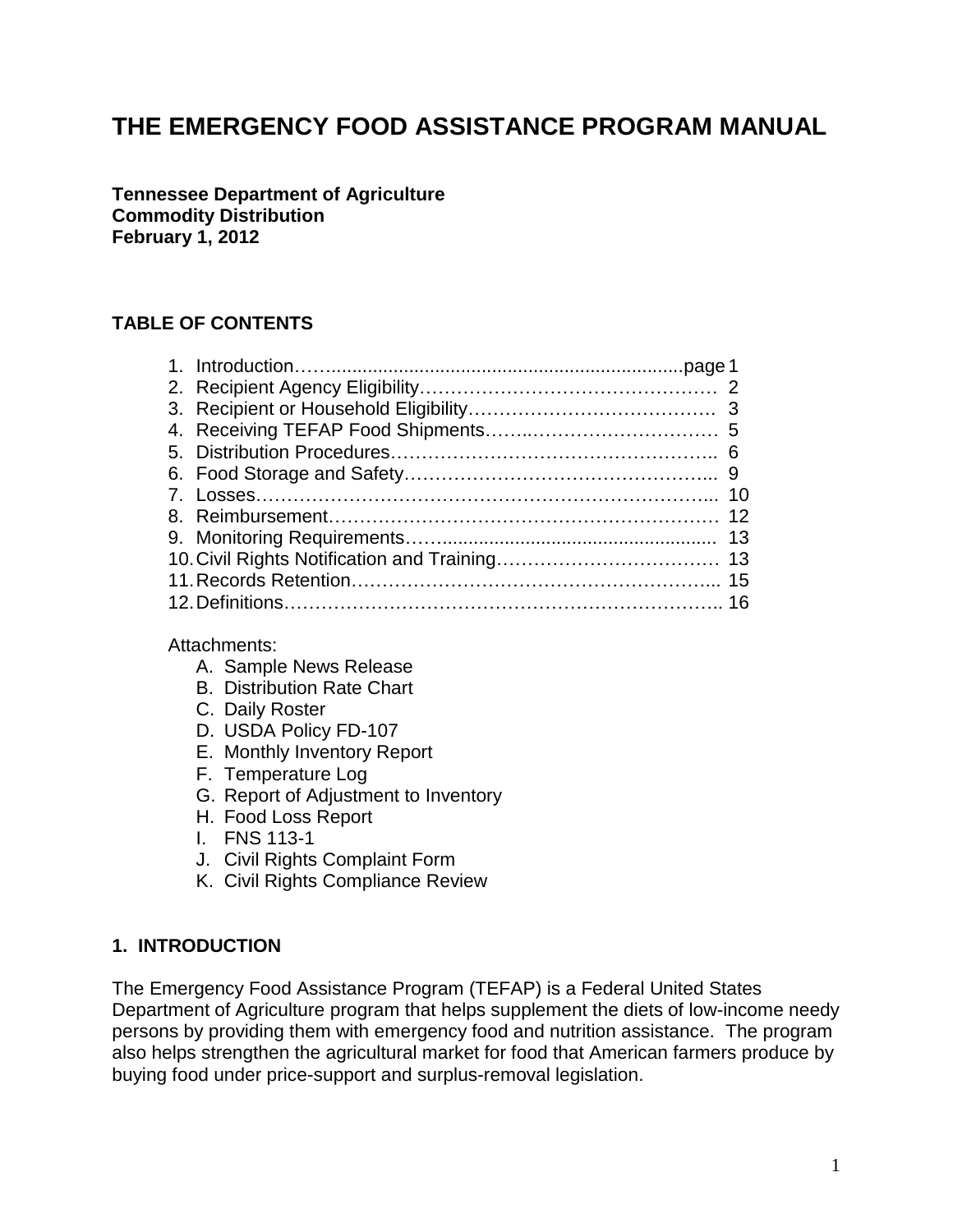USDA buys the food, including processing and packaging, and ships it to the States. The amount received by each State depends on its low-income and unemployed population. State agencies work out details of administration and distribution. They select local organizations that either directly distribute to households or serve meals, or distribute to other local organizations that perform these functions.

The Commodity Distribution Section of the Tennessee Department of Agriculture (TDA) provides TEFAP foods to 19 community action and human resource type agencies which distribute foods directly to needy households, and 5 food banks which distribute foods to local organizations, such as soup kitchens and food pantries that directly serve the public. (In this guidance, the 24 State-contracted Recipient Agencies will be referred to as RAs.) These local organizations distribute the TEFAP foods to eligible recipients for household consumption, or use them to prepare and serve meals in a congregate setting. Recipients of food for home use must meet income eligibility criteria set by TDA.

Under TEFAP, States also receive administrative funds to support the storage and distribution of the USDA foods. TDA passes most of these funds down to RAs.

Current Federal Regulations governing TEFAP are 7 CFR, Parts 250 and 251. Links to the regulations, along with policies and additional guidance may be found at the USDA website<http://www.fns.usda.gov/fdd/programs/tefap/> and at the TDA website [http://www.tn.gov/agriculture/general/com\\_tefap.shtml.](http://www.tn.gov/agriculture/general/com_tefap.shtml)

# **2. RECIPIENT AGENCY ELIGIBILITY**

TDA contracts with public or non-profit private organizations (RAs) providing services for needy persons. An RA must have a service area and storage facility that are sufficient for large volumes of food to be received at one time. Community action and human resource type agencies will distribute food primarily though mass distribution sites. Each food bank may distribute food directly to eligible recipients or through member agencies, which are usually congregate feeding sites or pantries within the food bank's service area. To be eligible to receive TEFAP foods for meal preparation or distribution to households, food banks' member agencies must

- $\bullet$  Have Federal tax-exempt 501(c)3 status. If the program requesting food is operating under an umbrella organization's tax-exempt status, the program must be related to the function identified by an umbrella organization's tax-exempt status. Many religious organizations are part of a larger national/international body that has its own 501(c)3 status.
- Not be a penal institution,
- Provide food assistance (a) exclusively to needy persons, pursuant to TDA established income guidelines, if providing food for household consumption and/or (b) predominantly to needy persons if providing food in a congregate setting.
- Enter into an agreement with a State-contracted food bank.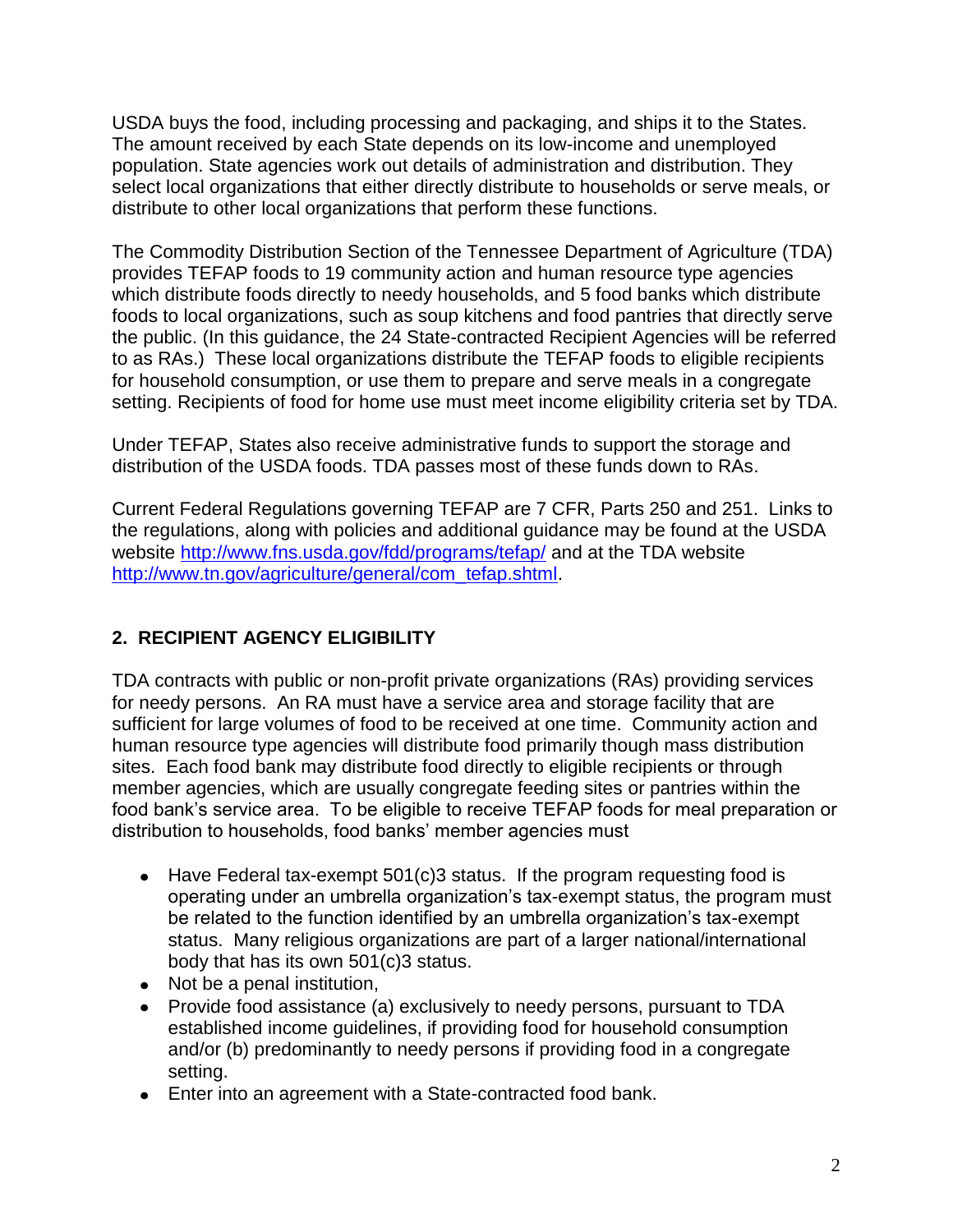In Tennessee, the pool of eligible RAs (grant applicants) is comprised of the community action agencies, human resource agencies, etc. affiliated with Tennessee Association of Community Action and Tennessee regional food banks affiliated with Feeding America. All RAs in the pool will be offered grant amounts on a fair share basis according to the counties in their service regions. Each county's share will be determined using an annually adjusted formula based on poverty and unemployment data, similar to the formula used by USDA to allocate resources to the states.

### **3. RECIPIENT OR HOUSEHOLD ELIGIBILITY**

Foods for home use may only be distributed to eligible needy households. Eligibility of recipients must be established prior to their receiving food. RAs may choose to conduct eligibility determinations prior to the date of distribution or they may conduct determinations at the distribution site. Public notification should clearly state when determinations will be conducted. Eligibility may be established in one of two ways: (1) the recipient may show proof of eligibility for one or more of the following means-tested programs: SNAP (Food Stamps), Families First, Supplemental Security Income, Low Income Home Energy Assistance Program, or documented residence in public housing, or (2) the recipient may complete a signed self-declaration of income showing that the total amount of household income is below 150% of the current federal poverty income level. (TDA will update and email Income Eligibility Guidelines to State-contracted RAs annually.) The recipient must be a resident of the state of Tennessee, but the length of residency is not used to determine eligibility. An RA may choose to allow eligibility determination to remain valid for up to one (1) year. If eligibility is not determined at the distribution site, the RA must have a procedure in place for identifying eligible recipients at the distribution site. Examples of an acceptable procedure would be providing a list to distribution site staff or issuing a card or other documentation that the eligible recipient may present at the distribution site.

Definition of a Household: Current USDA regulations (7 CFR 250.3) define "household" as a group of related or non-related individuals, exclusive of boarders, who are not residents of an institution, but who are living as one economic unit and for whom food is customarily purchased and prepared in common. This may also mean a single individual living alone. Generally, individuals residing in the same house are an economic unit. However, more than one economic unit may reside together in the same house. Separate economic units in the same house are characterized by prorating expenses and economic independence from one another. If each household has its own source of adequate income to pay for rent, food, utilities, etc., they are considered and evaluated as separate households/economic units. The USDA regulation mentions shared food purchases and preparation as part of the definition of a household. For situations where individuals (related or non-related) reside together, but prepare their meals separately, the deciding factor will be whether significant household expenses are shared. Individuals sharing housing and/or significant income and expenses will be considered one household/economic unit.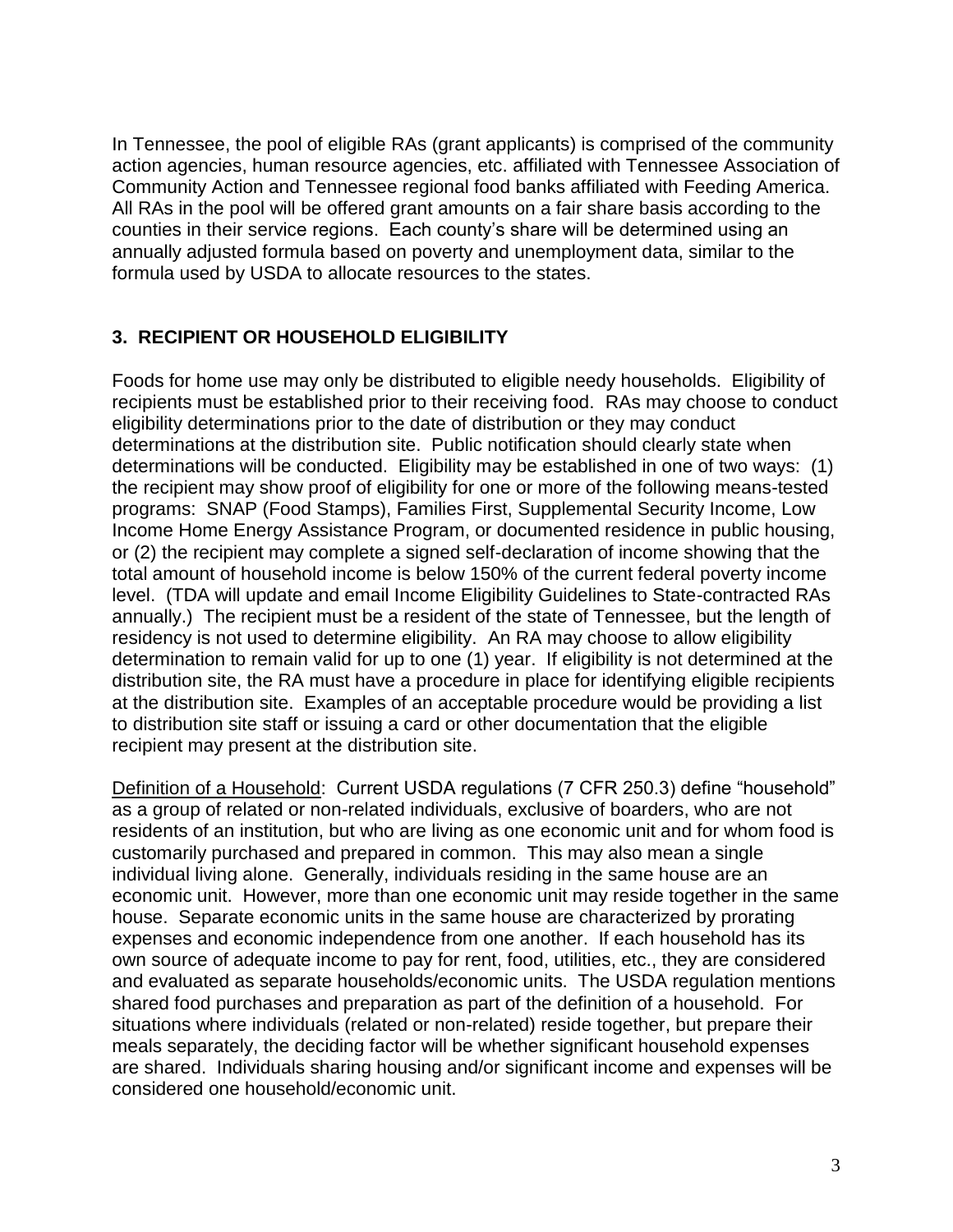Homeless Persons: Homeless persons are eligible to receive commodities by showing eligibility for one of the means-tested programs listed above or by self-declaring income that is below 150% of the federal poverty income level.

Congregate Feeding: Organizations preparing meals at congregate feeding sites serving predominantly needy persons are not required to have individuals complete an application form to determine eligibility. Organizations receiving food for such meal preparation are not required to employ a means test to determine that recipients are needy, or to keep records solely for the purpose of demonstrating that its recipients are needy.

Eligibility Record Keeping: All RAs and food bank member agencies must maintain a copy of eligibility determination forms and corresponding income eligibility guidelines on file for three (3) years following the close of the federal fiscal year to which they pertain.

Restriction on Additional Eligibility Requirements: RAs may not establish additional criteria or request additional information or data for determining eligibility to take TEFAP food home. Any requests for other information or data not specifically required for eligibility to receive TEFAP food must be made on a separate form and clearly identified as "NOT required to receive TEFAP food". Social Security Numbers MAY NOT be collected as part of the TEFAP eligibility determination or during the distribution process.

Activities unrelated to the receipt of TEFAP foods may not be conducted at sites unless participation in such activities is expressly identified as being separate and apart from food service or distribution involving TEFAP foods, and TEFAP recipients are not required to participate in order to receive such TEFAP foods or meals that contain them. For example, an overnight shelter that receives TEFAP foods **may not require** otherwise eligible persons to attend religious services in order to receive meals. Examples of unrelated activities include political rallies and meetings, requiring participation in a religious practice or service, joining a religious organization or group, and solicitation of support or monetary contributions at the distribution or meal site for any particular cause or group.

Fees, Services, and Contributions: Under no circumstances shall recipients be required to make payments in money, materials or services for the receipt of TEFAP foods. Additionally, recipients **shall not** be solicited to volunteer their services or for voluntary contributions or donations during the distribution of TEFAP foods. If RAs or food bank member agencies charge fees for transportation, shelter, classes, social activities, recreational facilities, etc., those RAs or food bank member agencies must clearly state in writing, either by posted sign on the wall or by handout during distribution or meal services, that any money solicited or charged is **not** for or related to the USDA TEFAP foods received.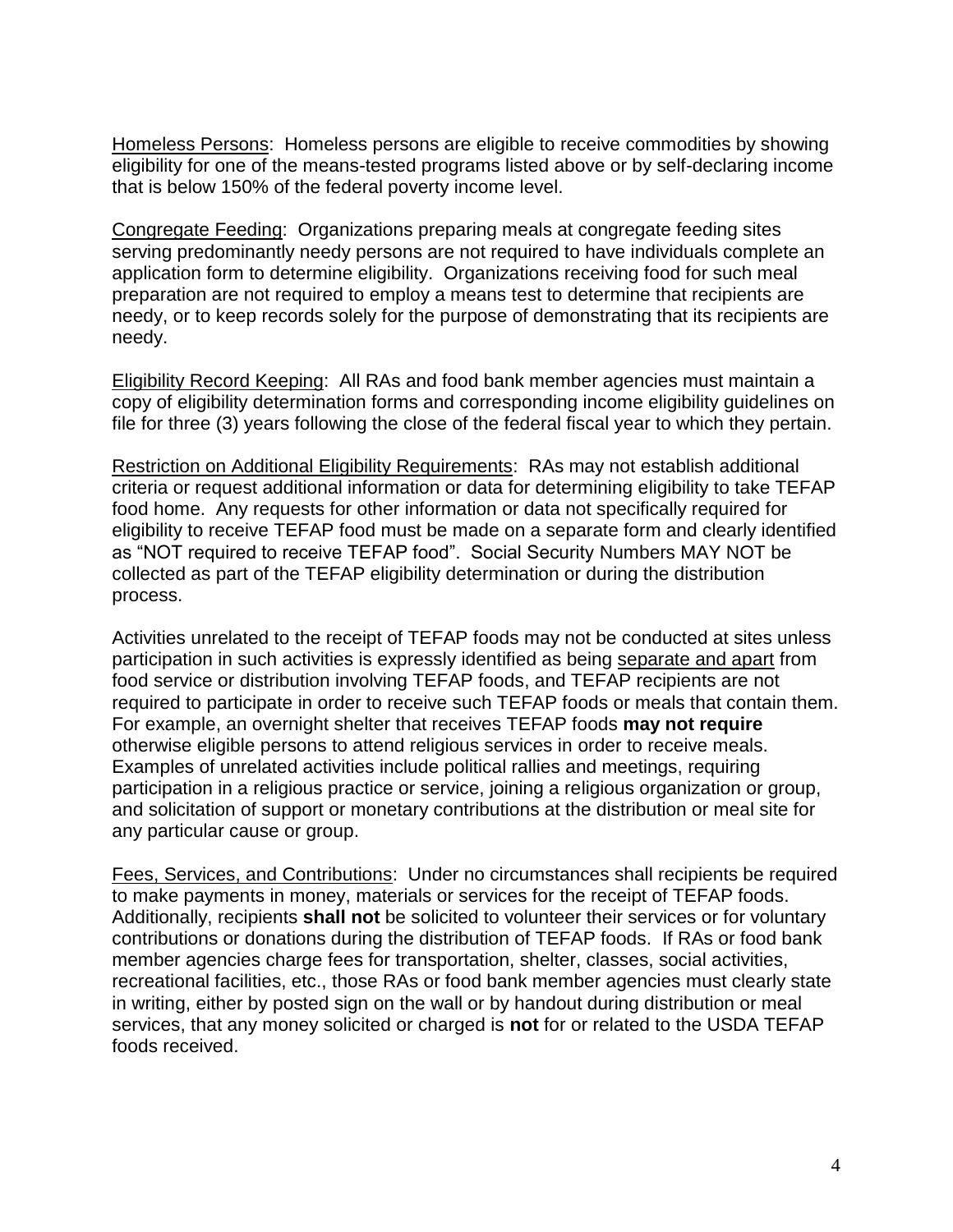### **4. RECEIVING TEFAP FOOD SHIPMENTS**

TDA will send each State-Contracted RA a quarterly spreadsheet showing the foods expected during the coming quarter. The spreadsheet includes a Material number and a Sales Order number. As of July 1, 2011, the old Delivery Order (DO) number that started with an A or a B and included "247" has been replaced with a Sales Order number. (The commodity code has been replaced by a Material number.)

The quarterly spreadsheets of foods expected should be shared with anyone who might be scheduling deliveries and/or receiving shipments. USDA is no longer issuing forwarding notices (KC-269), which were the forms RAs used to complete and mail to TDA along with bills of lading.

The procedure for scheduling and receiving TEFAP foods is:

- When TDA is contacted by a shipper, the TDA staffer will call the RA or warehouse to schedule an appointment. The RA contact person accepting the appointment should take care to note the material number and sales order number of the food being scheduled as well as the number of cases. As always, under no circumstances will an RA or TEFAP warehouse schedule its own delivery appointment with a carrier.
- When the shipment arrives, the RA's receiver should ALWAYS ensure the trailer is sealed. If the trailer isn't sealed, call TDA immediately and do NOT unload the shipment. USDA requires carriers to seal trailers and we do not accept unsealed shipments.
- If the trailer was sealed, confirm the driver has a bill of lading that shows, at a minimum, the correct location and the expected number of cases. If the information on the bill of lading is incorrect or the driver claims not to have a bill of lading, call TDA immediately. Do not accept shipments with missing or incorrect documentation.
- NOTE: Ideally, bills of lading should show all of the following: material number or food description, sales order number and line item, delivery destination, and number of cases. However, USDA is working with vendors to iron out bill of lading problems they're experiencing since the 7/1/11 change in procedures. Until further notice, TDA will accept a bill of lading as long as it has the correct location and the expected number of cases AND the food being delivered is exactly what the RA or warehouse was told to expect when the appointment was scheduled.
- RAs' receivers should sign and date the bill of lading and be sure to note the number of cases received as well as any shortage or damage.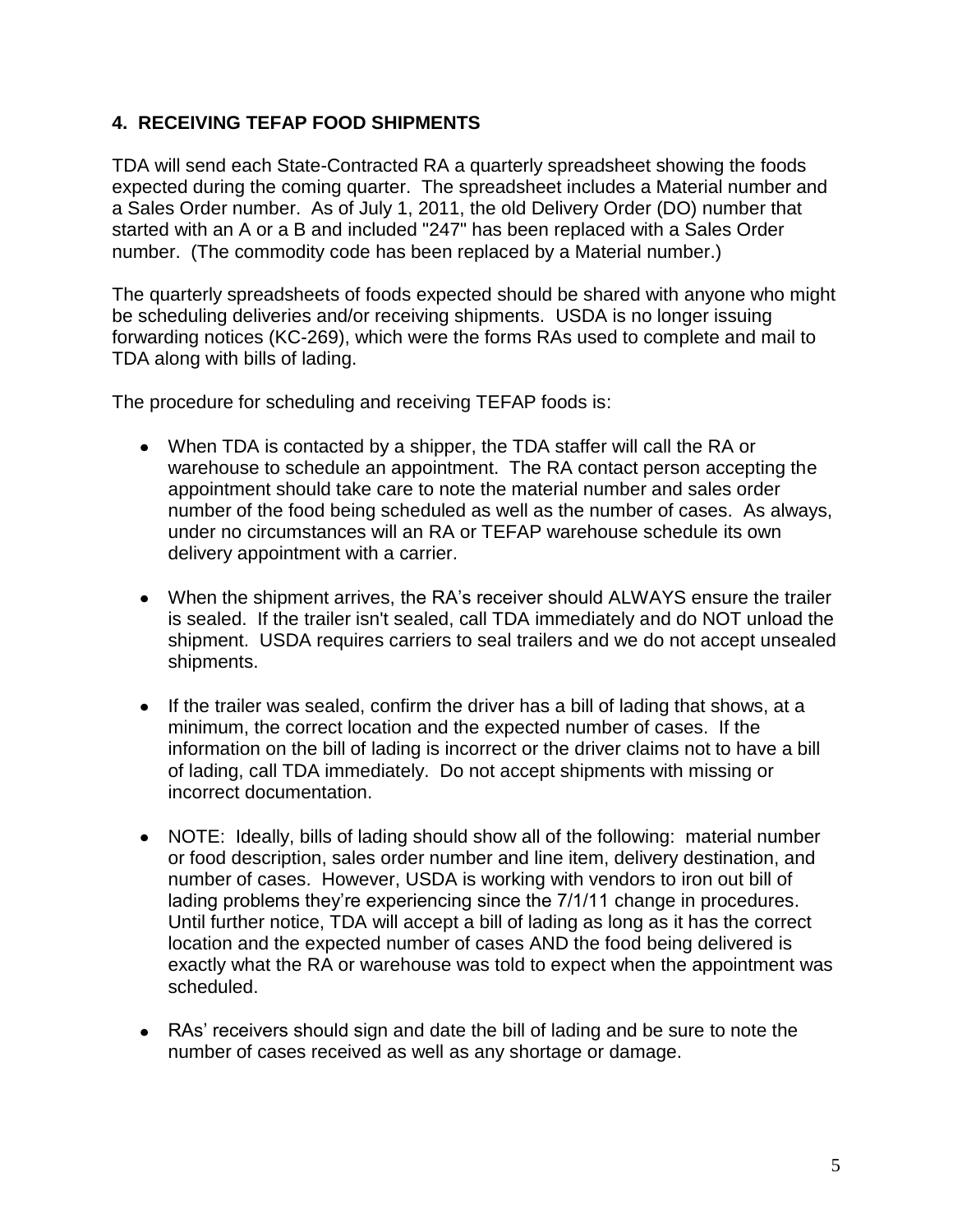- No later than the next business day after a shipment has been received, but preferably the same day a shipment is received, the RA or warehouse should email Schanty Russell [\(Schanty.Russell@tn.gov\)](mailto:Schanty.Russell@tn.gov) and Debbie Combs [\(Debbie.Combs@tn.gov\)](mailto:Debbie.Combs@tn.gov) the following receiving information: Sales Order number, Material number or food description, amount received in good condition, any exceptions (such as short or damaged), and the date received. Emailing both Schanty Russell and Debbie Combs will ensure someone will have the information needed to report the shipment as received in USDA's online system. TDA has just 3 business days to key receiving information and timely reporting by RAs or warehouses is critical.
- Since there is no longer a forwarding notice to complete, RAs or warehouses will mail TDA the bill of lading as proof of receiving.
- For RAs not receiving USDA shipments directly (food first goes to a warehouse or another agency), these procedures are for information only. This guidance has been sent to the warehouses by TDA.

### **5. DISTRIBUTION PROCEDURES**

RAs and food bank member agencies that distribute TEFAP foods to households for home consumption may establish their own days and hours of operation. These distribution sites should have sufficient staff and facilities to adequately serve clients. To the greatest extent possible, hours of distribution should be scheduled at the same time and location. The length of time for distribution should be long enough to serve the clients (households) with a minimum of waiting time.

Days and Hours of Operation: An RA or food bank member agency should post its days and hours of operation in a clearly visible place. If application and eligibility determination for TEFAP foods is not done concurrently with the distribution of the TEFAP foods, the days and hours for applying for TEFAP must be clearly posted.

Announcements and Posters: If the RA or food bank member agency does not maintain a regular location and/or hours for distribution of TEFAP foods, it must notify the public in advance of the availability of TEFAP foods and when the next distribution will take place. Notification may be done through press releases and announcements in public places. Press releases and announcements must state the date, time, and location(s) where the distribution of TEFAP foods will take place. Any announcement must include the approved statement of non-discrimination. A sample news release is illustrated in Attachment A. Copies of press releases and announcements issued must be kept on file for three (3) years from the fiscal year to which they pertain.

RAs that provide food on a regular schedule must make a good faith effort to notify the public of the availability of donated food for distribution to the needy. Examples of public notification include: notices in news media, newsletters, church bulletins, posting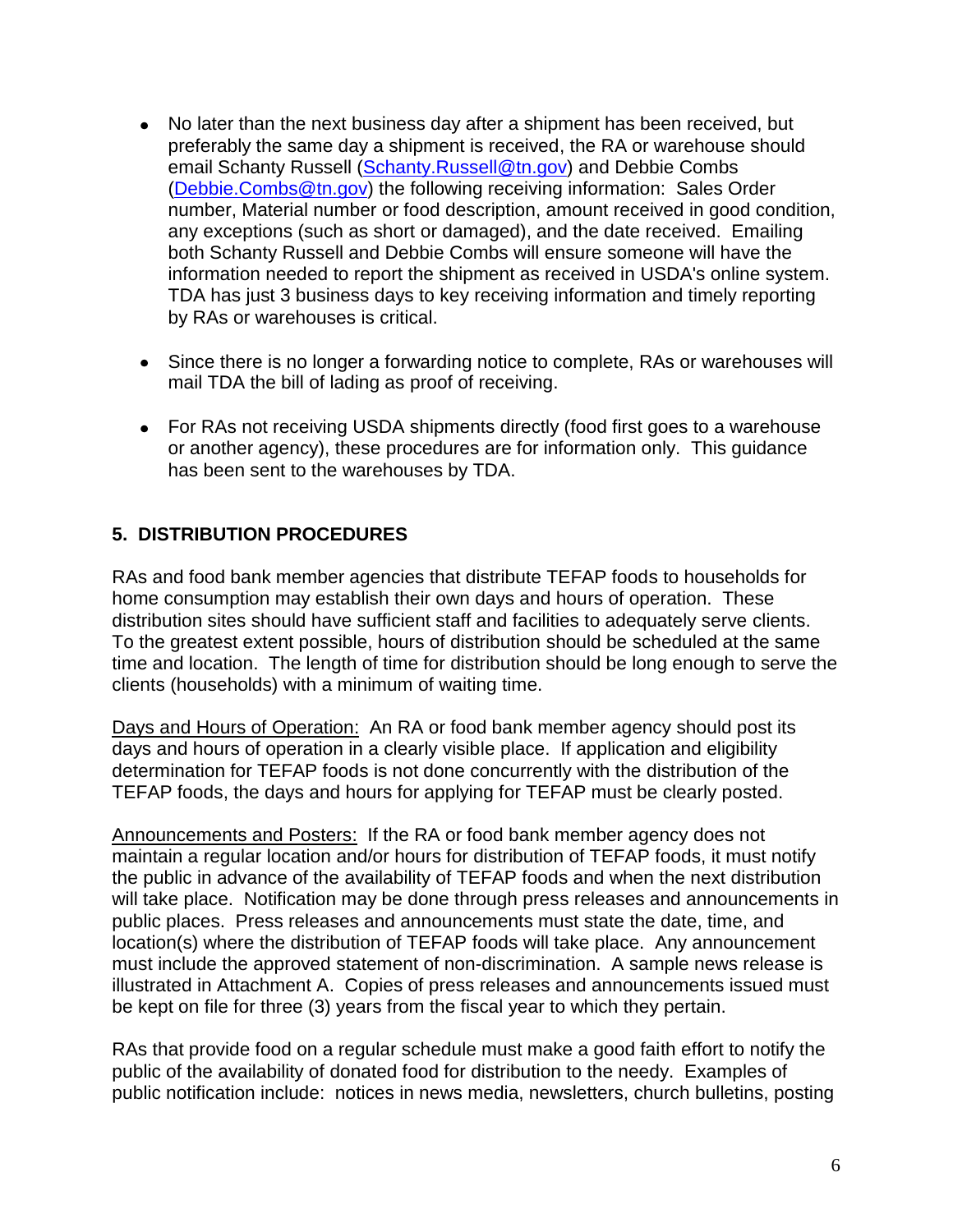hours of operation on pantry doors, etc. Announcements may be distributed to agencies that serve possible eligible households such as child care centers, schools, Head Start centers, home nursing services, Meals on Wheels, and churches. Posters may be displayed at SNAP (Food Stamp) and welfare offices, Women Infants and Children (WIC) and public health clinics, grocery stores, churches and community centers.

Income Eligibility Scale: The TDA established income scale is issued to the Statecontracted RAs annually and must be used for determination of eligibility under selfdeclaration. RAs are responsible for sharing current income eligibility with all appropriate personnel (those conducting eligibility determinations), including those at distribution sites or food bank member agencies. The income scale should not be included in any public announcement. Instead of including the income scale, any public announcements may include a statement stating that "eligibility will be based on total household income not in excess of the State-established maximum percentage of the poverty line for the appropriate household size."

Issuance Rates: TDA provides RAs a distribution rate chart (Attachment B) which shows recommended amounts of food for each household. On the chart, like items are combined (such as dry beans, canned fruits, canned juices, etc.). For combined items, the distribution rate applies to each of the items in that category. For example, the canned fruit rate of "3 of each" means each household can be given 3 of each type of canned fruit on hand. If 4 different types of canned fruit are on hand, the household may receive 3 of each for a total of 12 cans. Rates may be reduced if the number of recipients increases. On the other hand, if the number of recipients declines or if there is a risk of inventory being held too long, the RA (not a distribution site or pantry) should contact TDA by phone or email to request a rate increase. A response will be sent by email and should be printed and kept on file by the RA to document the approval. This chart and procedures must be distributed to all appropriate personnel, distribution sites, and pantries.

Records: RA distribution sites and pantries that provide TEFAP foods for home consumption must keep a record of the names of all the people who received TEFAP food each day. TDA has prepared a TEFAP Daily Roster for capturing this information (Attachment C). If an RA wishes to use a different format for recording this information, the form must first be approved by TDA.

RA distribution sites and pantries are not required to include the number or specific foods distributed to each household (for instance, 2 cans of green beans or 3 containers of apple juice, etc.). However, if a site does not record the number or specific foods distributed to each household, the site must have a procedure in place to track the total food distributed each day. An easy way to accomplish this would be for the site to document the number and specific foods expected to be distributed to each household on a given day. (If the contents of the box or bag change at some point during the day because there's only enough of one food to put in X number of boxes, the site could note the number and specific foods that were in X number of boxes. Then the site could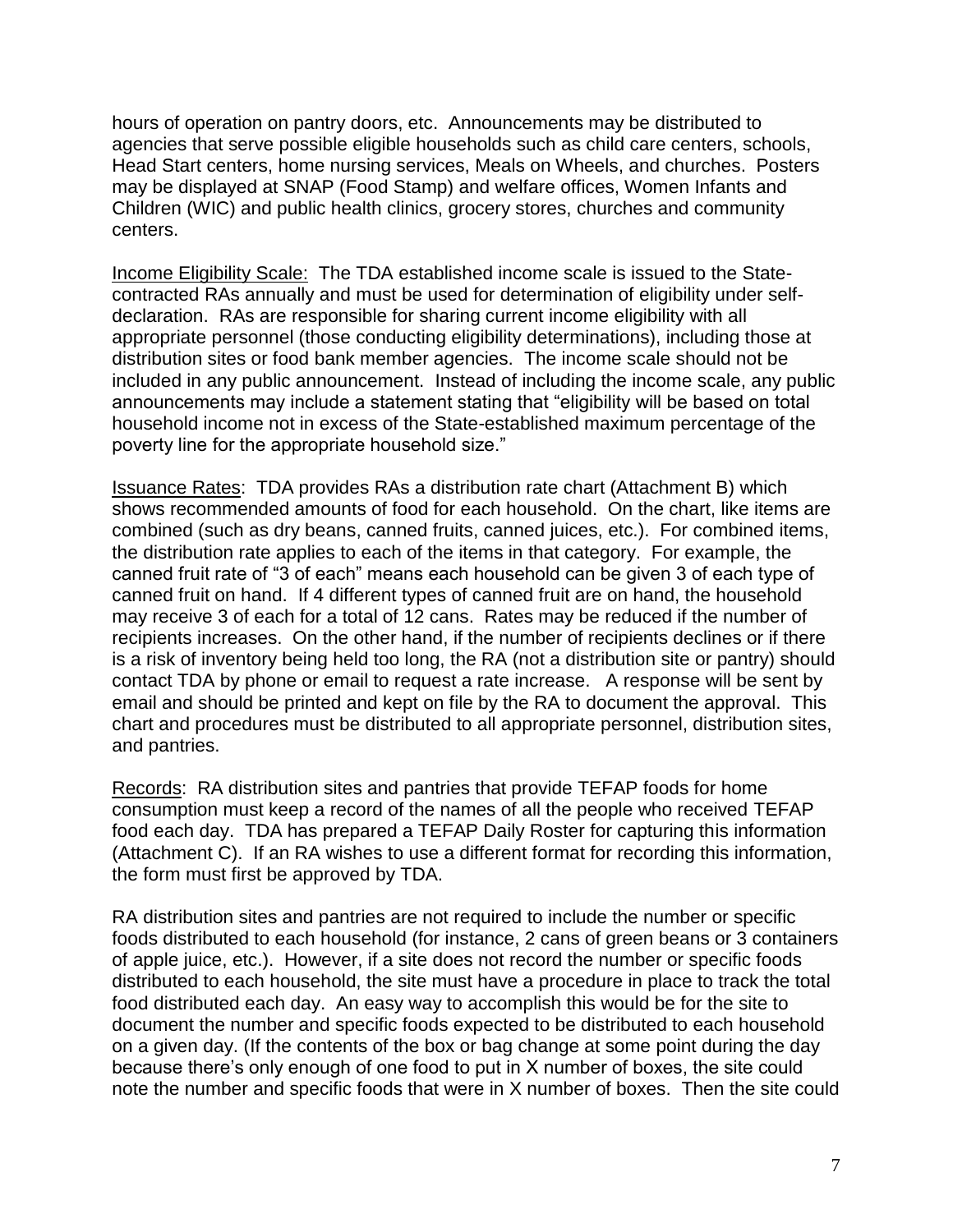note the number and specific foods that were packed in each of the remaining boxes.) Anyone from the RA or TDA who reviews the records for that day could multiply the number of boxes by the number of recipients/households who have signed for food that day, and knowing how much was in each box, could then determine how much of each food was distributed on that day. RA or TDA staff should be able to examine the records for a given period and determine if the amounts distributed appear reasonable when compared to the number of people who signed the roster.

RAs may continue to have distribution sites count the number and specific foods distributed to each household if they so choose.

Inventory Management: USDA Policy FD-107 (Attachment D) clarifies FNS policy regarding the storage and inventory management of USDA foods. Among the topics discussed are first-in, first-out (FIFO) inventory management, expiration, use-by, and best-if-used-by dates, proper disposition of spoiled or damaged foods, and single inventory management. The policy may be found, with other TEFAP policies, on the USDA web site [http://www.fns.usda.gov/fdd/Policy/tefap\\_policies.htm](http://www.fns.usda.gov/fdd/Policy/tefap_policies.htm) .

FD-107 describes how a number of different dates must be taken into consideration as RAs manage TEFAP food inventory using a FIFO system. The sections in the policy addressing infant formula and single inventory don't apply to TEFAP, but the important message in the policy is that RAs shouldn't hold TEFAP foods too long. USDA usually considers any foods that won't be used within 6 months to be excessive, so 6 months should be the target for the longest period of time to hold any particular food.

An RA that has inventory building can contact TDA to request an increase in the household distribution rate. The RA is in the best position to know if distributing 4 cans of a vegetable will result in inventory being distributed in a timely manner or if the amount needs to be increased. With the flexibility an RA has to work with TDA on the distribution rates, inventory levels in excess of 6 months should be rare. Waiting until a food spoils or exceeds a best-if-used-by date may result in the RA being held responsible for paying for a food loss.

Other options for avoiding excess inventory are

- Scheduling more frequent distributions if an RA is on a quarterly schedule. (Households can receive food as often as once per month.)
- Requesting TDA approval to transfer food to another RA. It's preferable to distribute food in the RA's region to which it was originally allocated, but a transfer to another RA is acceptable if that isn't possible.

By marking pallets or cases (at a pantry or congregate feeding site) with the appropriate dates (expiration, "Best-if-used-by", use-by, pack, and/or received dates) and practicing FIFO, the risk of product going out of condition will be significantly reduced.

TEFAP food must be distributed with enough time to allow program recipients (households) the opportunity to consume the foods before their expiration, "Best-if-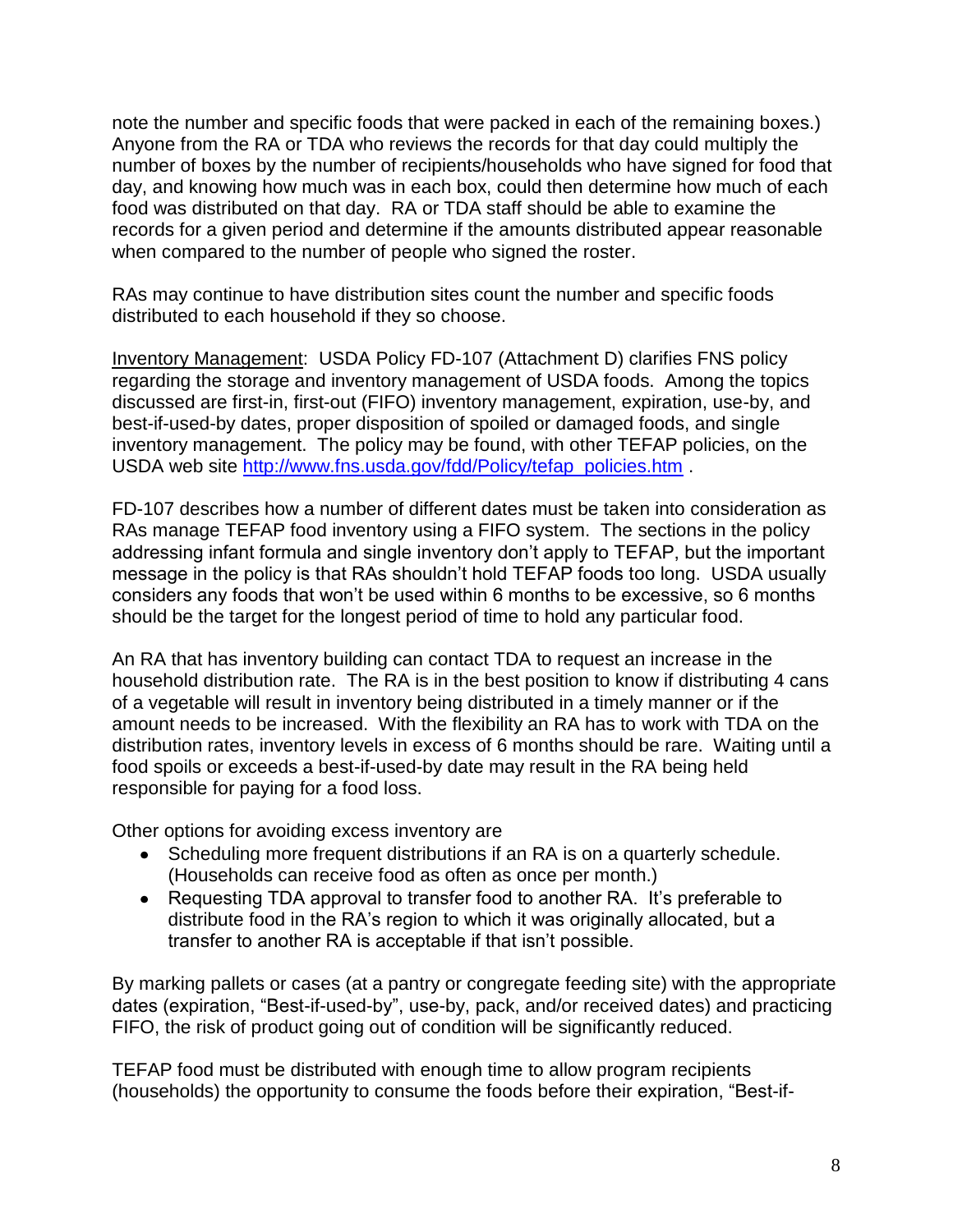used-by", or "use-by" dates have passed. RAs must manage their inventories to ensure that the food is distributed to all entities further down the supply chain prior to reaching any of the aforementioned dates, as well as allowing ample opportunity for further distribution and storage if necessary prior to reaching program recipients.

Transfers: Any transfers of TEFAP food from one RA to another must first be approved by the Commodity Distribution office.

Inventory Records: At each level of the distribution process, it is necessary to keep adequate inventory records. At a minimum, such records should include:

- A record of the receipt date and the amount of each TEFAP food received. This includes TEFAP food transferred from other RAs.
- An on-going (or perpetual) inventory record showing the amount of food distributed and the amount on hand at any time. At the distribution site or pantry level, the signed TEFAP Daily Roster may be used to calculate distribution amounts.
- Any reduction in inventory due to loss or transfer to another RA.

Inventory records at the RA level will be used to prepare the TEFAP Monthly Inventory Report (Attachment E) which should be submitted to TDA within 10 business days following the month being reported. RAs may email TEFAP Monthly Reports as an Excel spreadsheet or as a scanned PDF file or the reports may be mailed. Emailed reports do not have to be followed up with a hard copy by mail.

Physical Inventory: Frequency of distribution should determine how often a distribution site or pantry compares its "book inventory" (the amount shown on a perpetual inventory ledger or spreadsheet) to its physical inventory. If a site, such as a pantry, is open multiple days per month, inventory should be reconciled at least once per month. RA sites where distributions occur only one day every other month or one day per quarter could reconcile inventory following the day of distribution.

Each RA should conduct a physical inventory of its own storage facility or contracted warehouse no less than once per year. The physical inventory should then be reconciled to the book inventory and adjustments should be noted on the TEFAP Monthly Report for the month during which the reconciliation occurred.

# **6. FOOD STORAGE AND SAFETY**

The most basic rule of inventory management is first-in-first-out (FIFO): foods delivered to an RA or warehouse first (first in) should be the first items distributed (first out); however, a warehouse or RA could receive multiple dates of the same product and must manage FIFO accordingly. Refer to the previous "Inventory Management" section of this manual for additional information on this topic.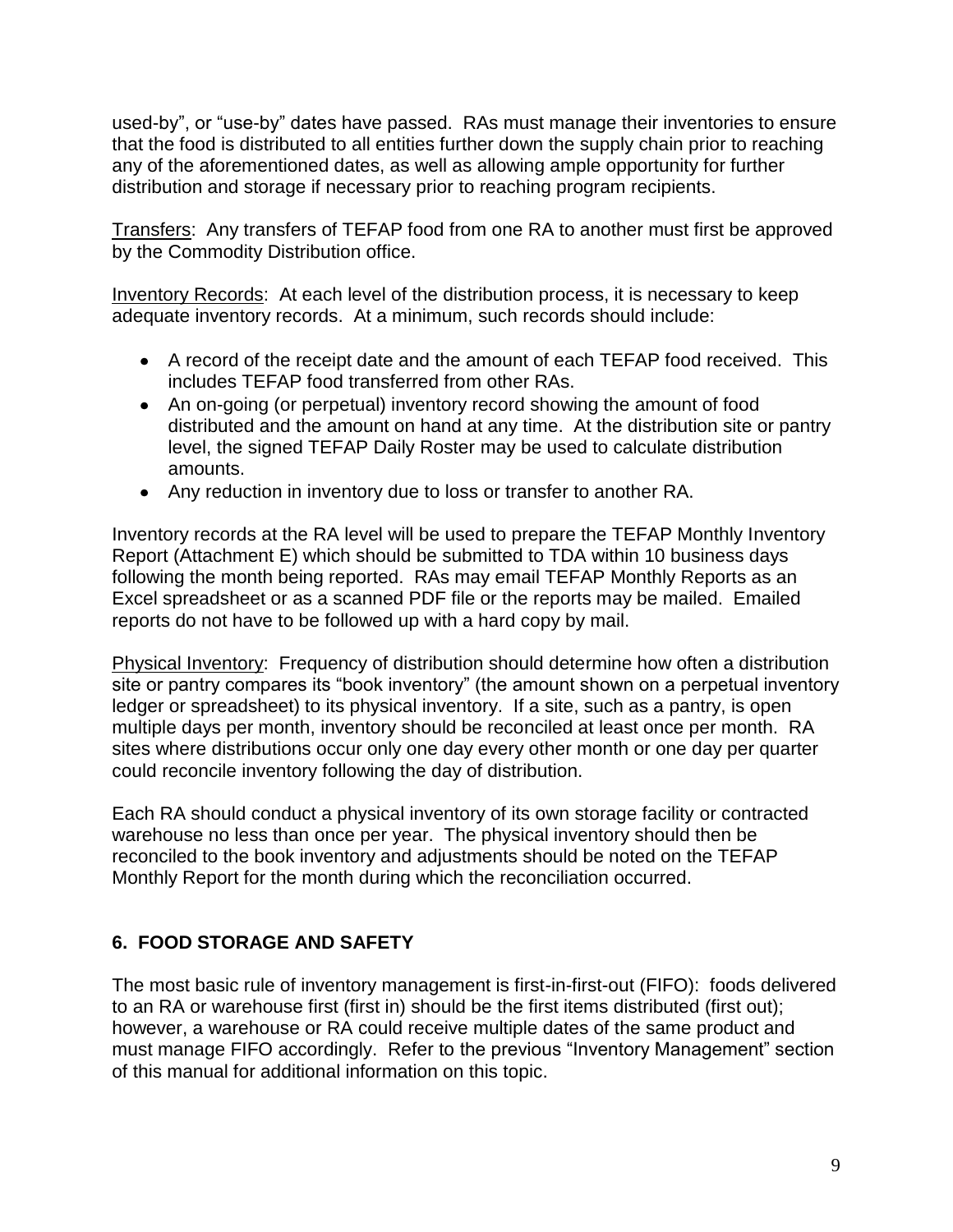Storage Conditions: Storage conditions have a significant impact on the quality of food products. The same product will last for different periods of time depending on the temperature of the warehouse, the humidity level, and air circulation. In general, cool temperatures and low humidity provide the best storage conditions for dry goods.

- Food should be stored off the floor and away from contact with walls and ceilings.
- Temperature of storage areas, including freezers, should be monitored and recorded daily. In the event of a loss that requires further action by TDA, a temperature log may be required as part of the documentation the RA must submit. (See sample - Attachment F)
- Storage areas and shelving should be clean, well-maintained, and free of toxic items (such as cleaning supplies, paint, or hazardous chemicals) that could contaminate food.
- Storage areas should be kept free of pests such as rodents or insects. The party responsible for the storage area (RA, warehouse, pantry, etc.) must either use the services of a professional pest control company or regularly inspect storage areas themselves, taking all necessary steps to prevent and safely control any infestations that may occur.
- Food storage areas must be secure to prevent access by unauthorized persons.
- Frozen food must be stored at or below zero degrees Fahrenheit. Refrigerated food must be maintained between 35 and 41 degrees Fahrenheit. Food requiring dry storage must be kept between 40 and 70 degrees Fahrenheit. If a storage site gets warmer than 70 degrees, the site may need to increase ventilation, install air conditioning, or add fans.

At sites without separate storerooms, the same general guidelines still apply. Even pantries or congregate feeding sites with home style pantries and kitchen cabinets must:

- Keep food safe from theft (a locked cabinet),
- Store food separately (label cabinet or shelf),
- Monitor temperature (use thermometer and temperature chart),
- Practice FIFO.

Out of Condition Foods: TEFAP foods that show signs of spoilage, infestation, or other visible defects should not be used or distributed, regardless of product dates or when the foods were received, as such food is generally considered not fit for human consumption. If there are no visible defects but there is a question as to the wholesomeness or safety of TEFAP foods, the distribution site or RA must have the foods inspected by State or local health authorities as soon as possible, and must contact TDA before taking further action.

# **7. LOSSES**

Food losses may be due to spoilage, damage, theft, fraud, incorrect distribution, or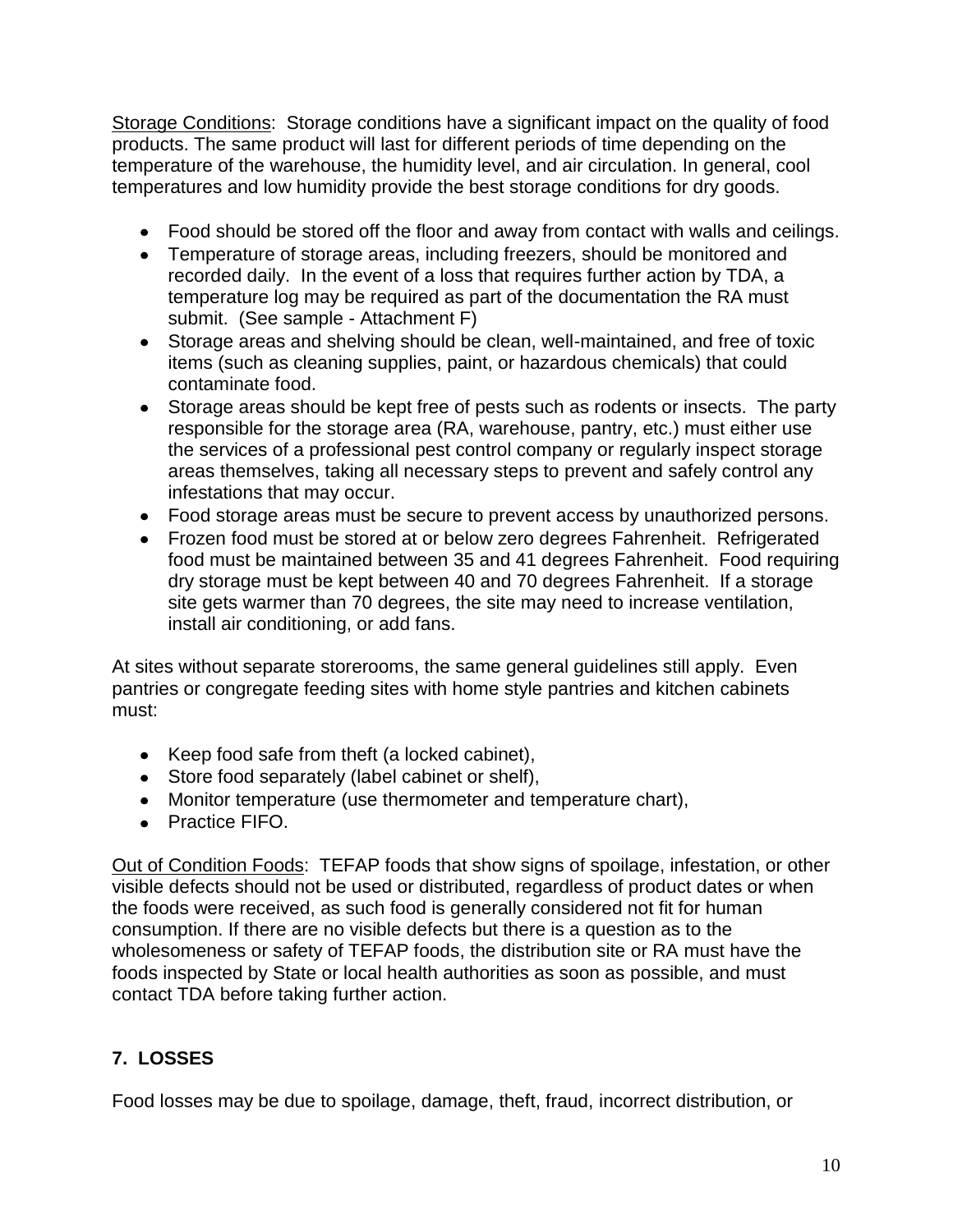excessive inventory or the reason for the loss may be unknown (physical inventory simply doesn't match book inventory). RAs, distribution sites, and pantries have a responsibility to minimize food losses through proper storage, safety practices and careful management of inventory levels.

It is important to report food losses in an accurate and timely manner.

An RA has responsibility for tracking and reporting to TDA losses at the RA's distribution sites, pantries, congregate feeding sites, as well as any storage facilities with which the RA has an agreement/contract to store TEFAP foods. These sites will not report losses directly to TDA. When the RA learns that one of these sites has a loss, the RA is responsible for providing proper guidance to the site, gathering the necessary information from the site, and reporting to TDA as instructed in this manual. If necessary, the RA will execute any claim action against the responsible party.

All losses should be recorded on the Report of Adjustment to Inventory (Attachment G) and noted as an adjustment on the TEFAP Monthly Inventory Report. At TDA discretion (based on the reason for the loss or the value of the loss), the RA may have to complete a Food Loss Report (Attachment H).

TDA must investigate any loss of TEFAP foods in order to determine if a claim must be pursued. Such claim determination must be completed within 30 days from the date of discovery of the loss or from the date that information was first received indicating that the loss occurred, whichever is later. (An RA's timely submission of the Monthly Inventory Report and Report of Inventory Report will satisfy this requirement.) As part of the claim determination, TDA must establish:

- 1. The types and quantities of foods lost;
- 2. The value of the foods lost (using the TDA issued "price list");
- 3. The date and location of the loss, to the extent they can be determined;
- 4. The cause, including if theft, embezzlement, or fraud was involved; and
- 5. The party responsible for the loss, if any.

Upon receiving notice of a loss, TDA will determine if additional information is needed, which may include completion of a Food Loss Report. Such determination and email notice to the RA will be completed within 30 days of the date TDA receives the information.

If TDA determines the value of the loss does not exceed \$500, TDA is not required to pursue a claim. However, if the loss occurred as a result of theft, embezzlement, willful misapplication, or fraud, TDA must pursue further claim actions or forward the claim determination to the USDA Southeast Regional Office (USDA-SERO) for further action, regardless of the value of the loss.

If TDA determines the loss didn't result from action or negligence by a specific party (for example, if the loss occurred as a result of a natural event, such as a hurricane or flood,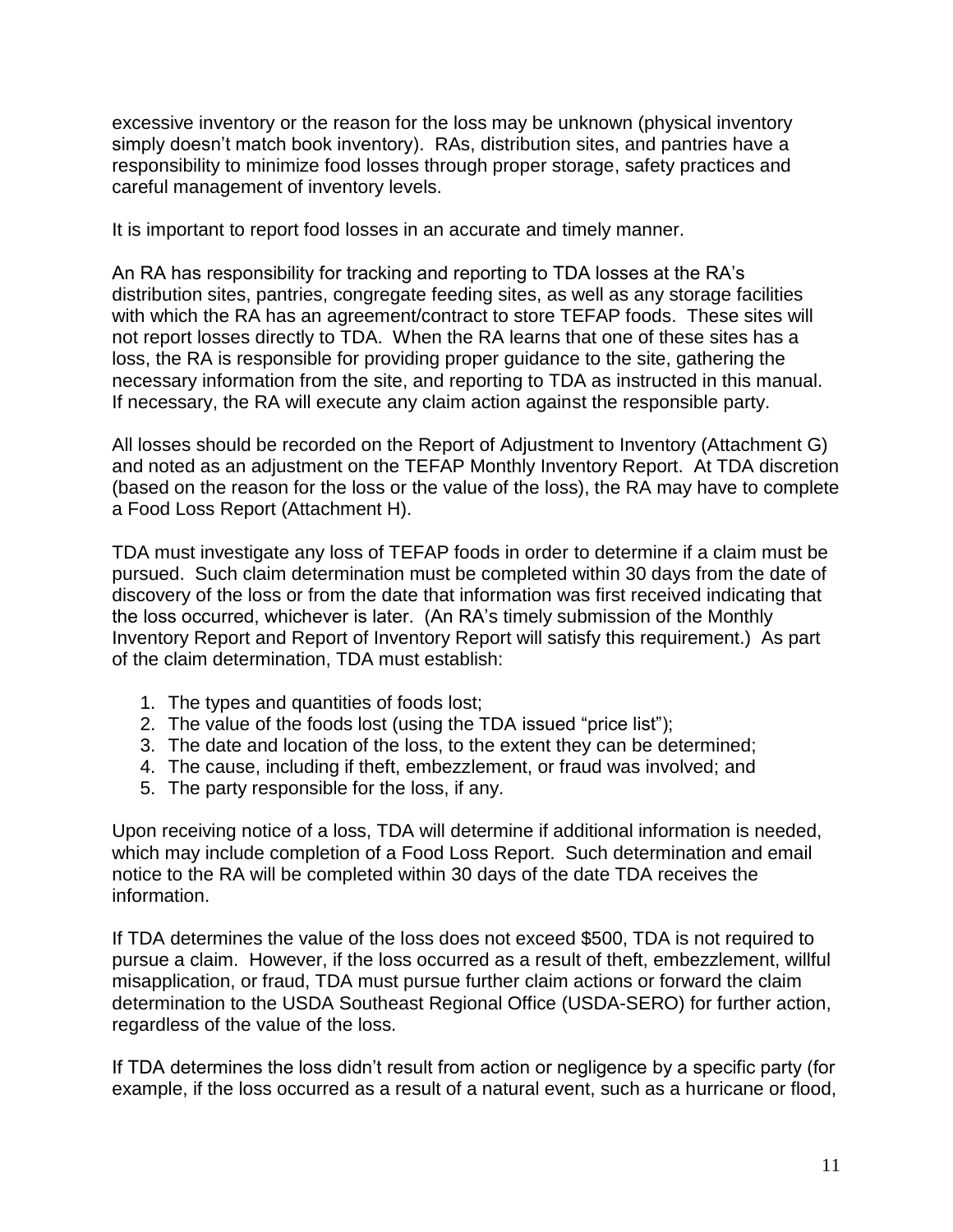or as a result of a general power outage), it is not required to pursue a claim or to forward a claim to USDA-SERO for further action. However, TDA must notify USDA-SERO if the value of such a loss exceeds \$500.

If a party is responsible for the loss, TDA must pursue further claim actions if the loss exceeds \$500 and notify USDA-SERO.

IMPORTANT: Before disposing of or requesting a health official to condemn mass quantities of food, which may be indicative of a larger problem, RAs must report the detection of a loss immediately to TDA.

Disposal of Damaged or Out-of-Condition Foods: Damaged or out-of-condition foods must be disposed of by appropriate RA, distribution site, pantry, or congregate feeding site personnel.

Do not dispose of TEFAP foods valued at over \$500 without prior TDA approval by phone or by email. An RA should request this approval as soon as the need is discovered.

The method of disposal will usually depend on the quantity. In most cases, disposing of food in a garbage disposal, in a dumpster, or (for a large number of cases) in a landfill would all be appropriate. If the quantity permits, care should be taken to remove labels or separate the food from the packaging and adulterate the food (especially if cases are to be placed in a dumpster) so the food could not mistakenly be used. Food can be adulterated by pouring bleach on it. If food is to be taken to the landfill to be buried or burned, a person with the RA, distribution site, pantry, or congregate feeding site should witness the destruction of the food and obtain a receipt from the landfill operator.

Include in disposal documentation the quantity and description of the food, circumstances surrounding the loss, the method of disposal, date and location of disposal, and the signature of the person who witnesses the disposal.

Replacement: If a claim is assessed, TDA will provide the RA with specific guidance regarding USDA instructions for replacement of food losses.

Preventing Future Losses: Where applicable, TDA will ensure corrective actions are taken by the RA to prevent future losses. TDA will include a review of corrective actions taken in the next required on-site review of an RA that has been the subject of a claim.

### **8. REIMBURSEMENT**

TDA will send RAs current guidance regarding grant contract budgets and allowable expenses on an annual basis at the same time grant contracts are transmitted for completion and signature.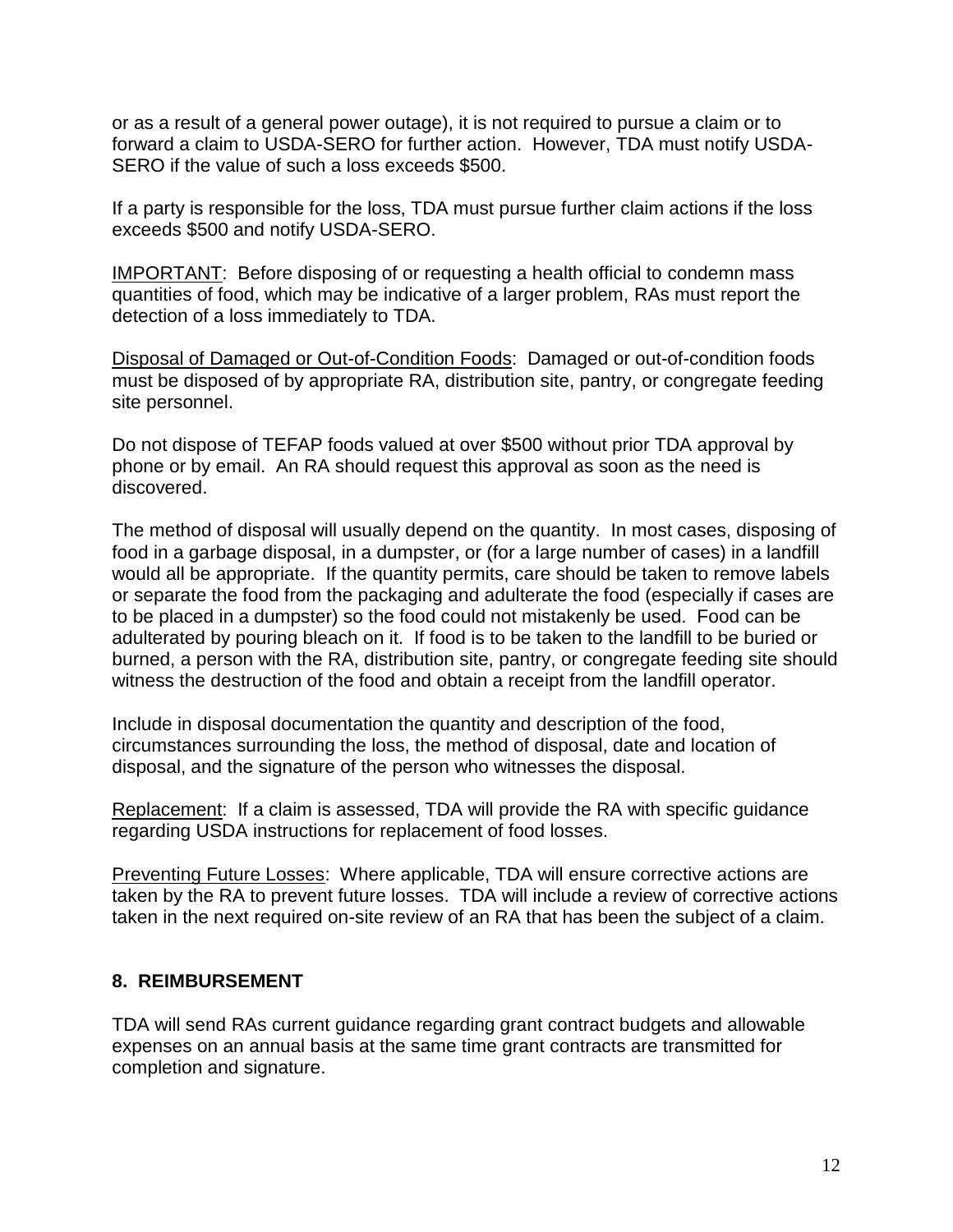TDA will provide RAs current guidance for completing invoices for reimbursement and an invoice template, when the fully executed grant contracts are transmitted.

### **9. MONITORING REQUIREMENTS**

On an annual basis, TDA will monitor/review at least 25% of the RAs, with each RA reviewed at least once every four years. At least twenty of the distribution sites will be reviewed every year. When possible, site reviews will be conducted during actual distribution. Review areas will include policies and procedures for eligibility determinations, inventory controls, approval of distribution sites, reporting, recordkeeping, civil rights, food ordering, and storage and warehousing.

If deficiencies are identified, TDA will submit a report of the review findings to the RA within 30 days of the review and the RA will respond in writing within 60 days describing the corrective action(s) taken to correct the deficiencies. After TDA reviews the RA's response, TDA will respond to the RA with approval or recommendations for further action.

# **10. CIVIL RIGHTS NOTIFICATION AND TRAINING**

TEFAP is open to all eligible persons, regardless of race, color, national origin, sex, age, or disability.

TDA and RAs will conduct civil rights training to ensure fairness and equality of treatment and benefit delivery. All program applicants and participants should be treated with dignity and respect. Outreach should ensure persons who are potentially eligible are aware of the program and have information on how to apply. Confidentiality must be maintained. People who allege discrimination should be advised about how to file a complaint.

Guidance: The USDA Food and Nutrition Service civil rights instruction FNS 113-1 (Attachment I) for nutrition programs, including TEFAP, may be found at: <http://www.fns.usda.gov/cr/Documents/113-1.pdf> . Note that Appendix C to this instruction exempts state and local level TEFAP agencies from the requirement to collect and maintain racial and ethnic data.

A link to FNS-113-1 and other civil rights materials may also be found at the TDA website: [http://www.tn.gov/agriculture/general/com\\_civilrights.shtml](http://www.tn.gov/agriculture/general/com_civilrights.shtml)

Public Notification: RAs, pantries, and congregate feeding sites must inform the public about the program and civil rights requirements. Such efforts should target as many of the following as possible: the general public, potentially eligible populations, community leaders, grassroots organizations, and referral sources. This information can be communicated by methods such as newspaper articles, radio and television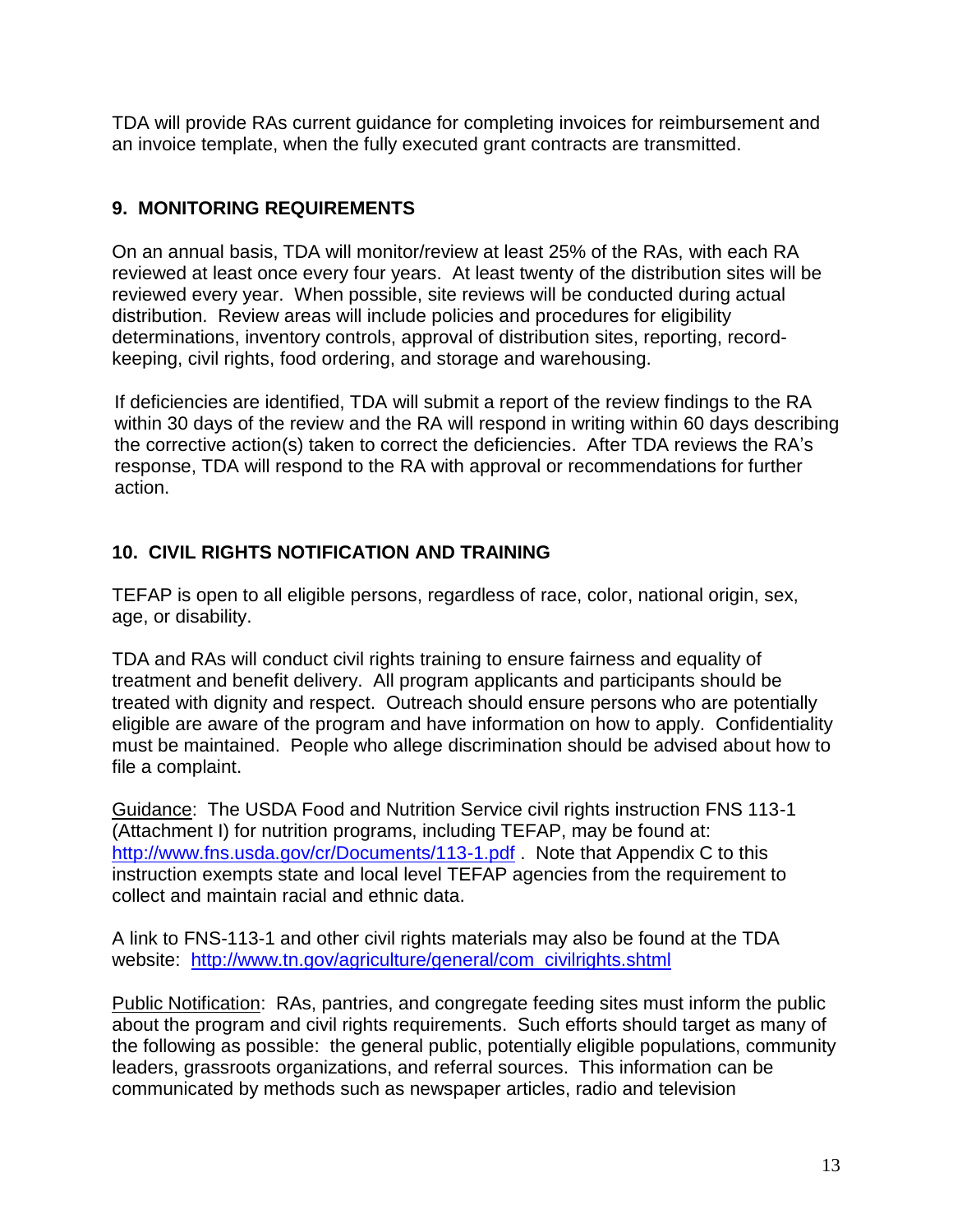announcements, letters, leaflets, brochures, internet, etc.

"And Justice for All" posters, Form AD-475C, must be prominently displayed at all sites during eligibility determination and food distribution. This poster/form may be found using the link to the TDA website provided above.

The nondiscrimination statement below should be included, in full wherever possible, on all materials that are produced about the program for public information, public education, or public distribution. This includes agency websites pertaining to TEFAP.

"In accordance with Federal law and U.S. Department of Agriculture (USDA) policy, this institution is prohibited from discriminating on the basis of race, color, national origin, sex, age, or disability. To file a complaint of discrimination, write USDA, Director, Office of Adjudication, 1400 Independence Avenue SW, Washington, DC 20250-9410 or call toll free (866) 632-9992 (Voice). Individuals who are hearing impaired or who have speech disabilities may contact USDA through the Federal Relay Service at (800) 877-8339; or (800) 845-6136 (Spanish). USDA is an equal opportunity provider and employer."

If the material is too small to permit the full statement to be included, the material will, at a minimum, include this statement in print size no smaller than the size of the text: "This institution is an equal opportunity provider."

Limited English Proficiency (LEP): For LEP persons, RAs, pantries, and congregate feeding sites must take reasonable steps to assure meaningful access to the information and services they provide. What constitutes reasonable will be contingent on a number of factors. Among factors to be considered are the number or proportion of LEP persons eligible to be served or likely to be encountered by the program and the frequency with which LEP persons come in contact with the program. Steps that are reasonable for an RA that serves an LEP person on a one-time basis will be very different than those expected of an RA that serves LEP persons daily. If an RA identifies a need for LEP services at the RA level or below, and the RA doesn't have the resources to meet the need, the RA should contact TDA for assistance.

Training for Staff and Volunteers: RAs are responsible for training their "frontline staff" as well as staff at mass distribution sites, pantries, and congregate feeding sites. "Frontline staff" who interact with program applicants or participants, and those persons who supervise "frontline staff," must be provided civil rights training on an annual basis. Such training should be documented with the date, materials covered, and either sign-in sheets for training conducted in person or a list of participants for other methods of training, such as webinars or conference calls. Required training topics include:

- Knowledge of protected classes,
- Effective public notification,
- Complaint procedures and conflict resolution,
- Customer service,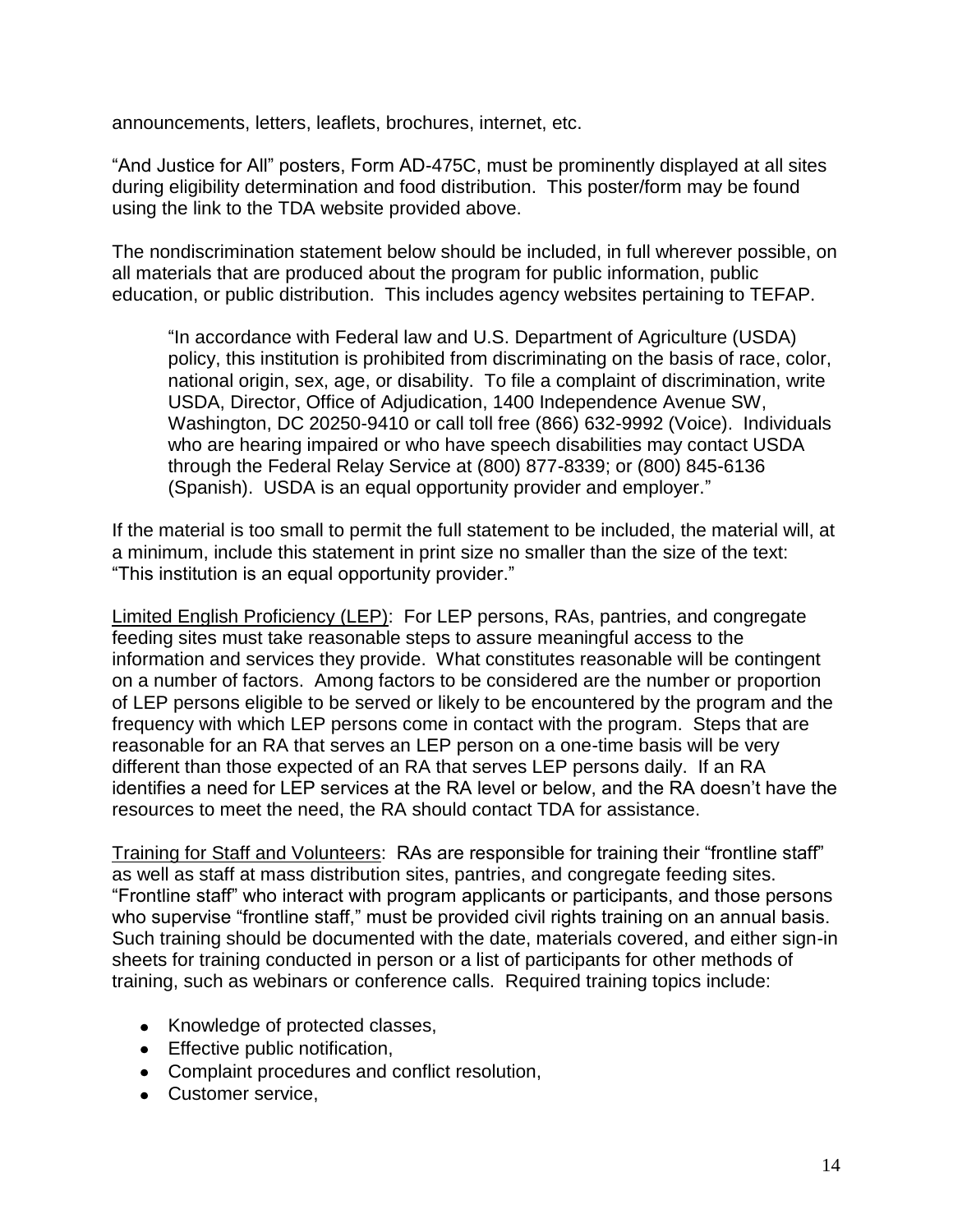- Language assistance and accommodation of persons with disabilities
- Compliance review techniques and noncompliance resolution

Complaints: A person has the right to file a complaint within 180 days of the alleged discriminatory action. This person may contact USDA directly, as indicated in the nondiscrimination statement or the complaint may be filed with TDA, an RA, or a distribution or congregate feeding site. Front line staff at all levels should be trained to handle a complaint appropriately. This training should include a discussion of what constitutes a civil rights complaint, when the complaint can be resolved on-site by the supervisor (to the satisfaction of the complainant), and how to document and report a complaint. TDA has developed a form for capturing complaint information (Attachment J). An RA that has received a civil rights complaint must report the complaint to TDA within 5 business days. Upon receipt of a complaint, TDA will immediately notify USDA and the TDA Title VI coordinator. A decision letter will be sent to the complainant (if contact information was provided) upon the determination of a final disposition.

Anonymous complaints will be handled the same as any other complaints, to the extent feasible, based on available information. When a complainant makes the allegations verbally or in person and doesn't want to place such allegations in writing, the person to whom the allegations are made must make every effort to capture as much information as possible on the TDA Civil Rights Complaint Form.

Compliance Reviews and Resolution of Noncompliance: With each monitoring review, TDA will conduct a Civil Right Compliance Review (Attachment K) at the RA central office and at the site level reviews. A Civil Rights Compliance Review may also be conducted outside the normal review schedule if a report of noncompliance needs to be resolved.

If noncompliance is determined, TDA will provide immediate written notice to the RA indicating the areas of noncompliance and the action required to correct the situation. In cases where corrective action is not completed within 60 days of the finding, TDA must report to USDA. Full details of the reporting process may be found in USDA Food and Nutrition Service civil rights instruction FNS 113-1.

# **11. RECORDS RETENTION**

Required Records: Each RA or other entity which has an agreement with the RA is required to keep accurate and complete records associated with the receipt, storage, distribution, disposal, and inventory of TEFAP foods as well as any funding received under the TDA grant contract.

Maintenance of Records: Such records must be maintained by the appropriate responsible entity for three (3) full years following the close of the federal fiscal year to which they pertain or for three (3) full years following the date of that year's final grant contract payment, whichever is later. Records must be maintained longer than the